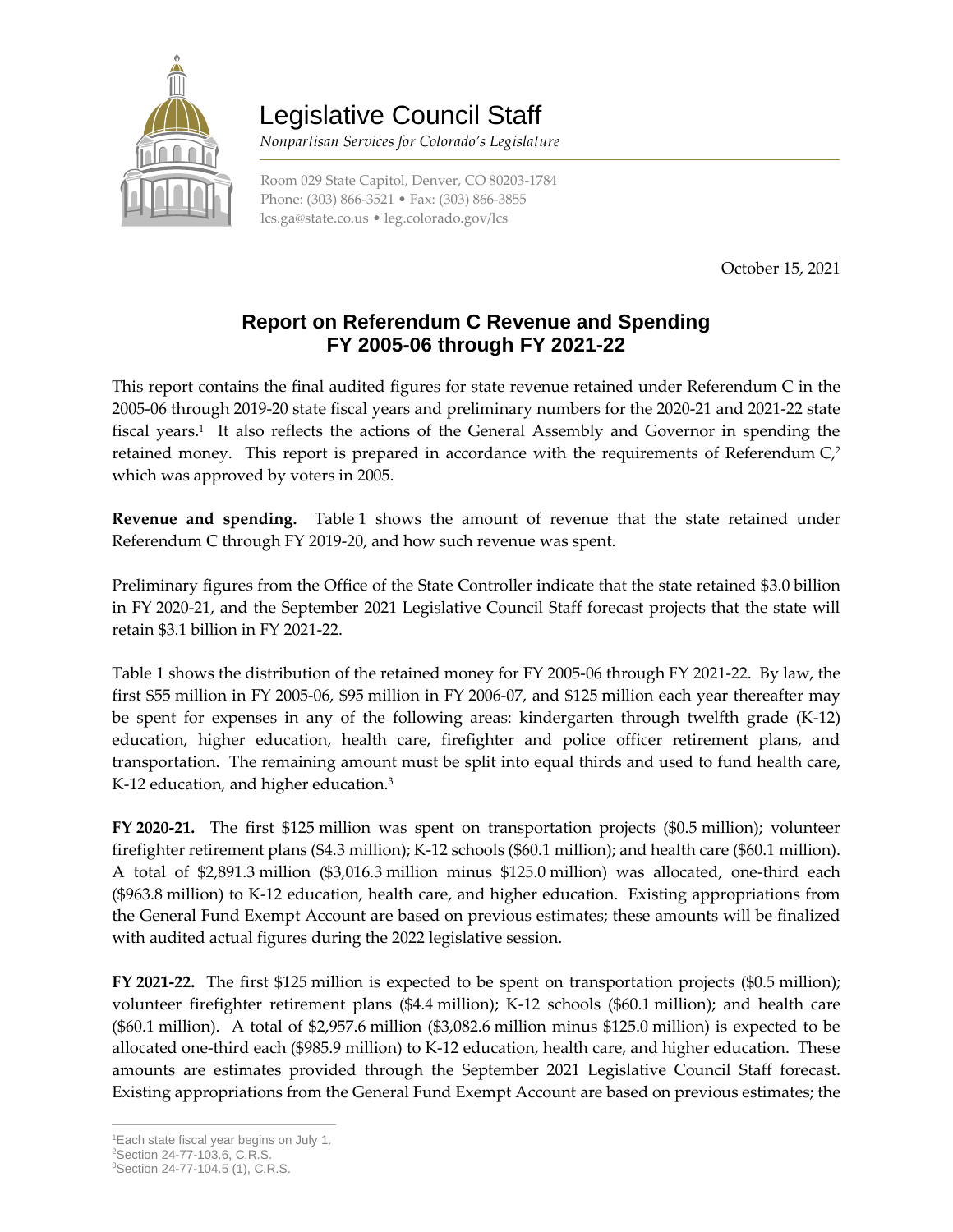amounts will be updated with new estimates during the 2022 legislative session and finalized with audited actual figures during the 2023 legislative session.

**Issue for consideration.** The state would have faced a significant budget shortfall in FY 2005-06 and subsequent years had Referendum C not been approved. Therefore, a significant portion of the money retained and spent under Referendum C did not increase funding to programs, but rather maintained prior funding levels and prevented these programs from undergoing budget cuts. It is impossible to identify the amount of additional funding made available by Referendum C to individual programs because doing so would require knowledge of the budgetary actions that the state would have taken had Referendum C not passed.